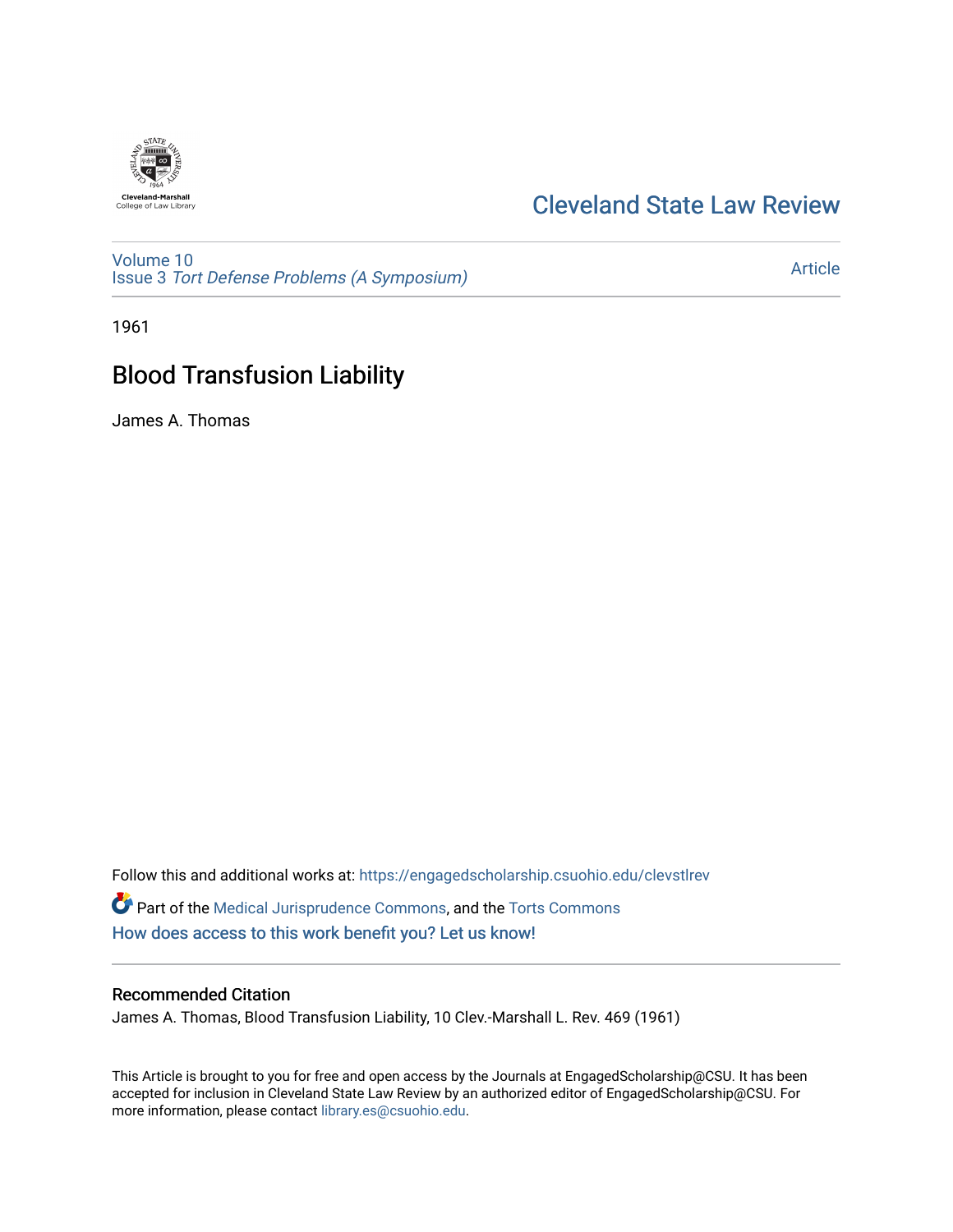## *Blood Transfusion Liability*

### *James* **A.** *Thomas\**

THIS PAPER IS CONCERNED with the causes of action available to the recipients of blood transfusions causing injury or death. Its scope is limited to cases where injury or death is caused **by** the blood itself, as where a transfusion is given with blood which is of the wrong type, or which is infected, or which is given to the wrong person.

The development of effective blood transfusion services is one of the major medical accomplishments of the past three decades. From a medical standpoint, the taking and transfusion of blood have evolved from difficult to relatively simple techniques. Today, blood transfusion is generally considered to be a safe medical technique. It has been estimated that over three million transfusions were given in 1952, and over four million in 1958.<sup>1</sup> The enormous increase in the number of transfusions has carried with it an appreciably increased number of injuries. Recent estimates of the mortality rate in transfusions of blood range from .1% to **.3%.2** Based on these estimates, between seventy and two hundred persons will die from blood transfusions in the Cleveland area alone in 1961.

There are two major types of transfusion injuries: reactions due to incompatible blood, and transmission of diseases through a blood or plasma transfusion. Most commonly, actions for death or injury from transfusions have been based upon the theory of negligence. It appears that the general principles and rules applicable to negligence actions also apply in actions arising from transfusions where liability is based on negligence.

<sup>\*</sup> B.A., Baldwin-Wallace College; Third-Year student at Cleveland-Marshall Law School.

**<sup>1</sup>** Moore, Medical Problems Created by a National Blood Program, 149 **J. A. M. A. 18 (1952); and see the American National Red Cross pamphle** on their blood program. The Red Cross collected and distributed 18,182,905<br>pints of blood from January 1948 to June 1949 for civilian use alone<br>Ohio's 193 hospitals received 141,997 pints of whole blood during 1959. Of this total 71,612 pints were supplied to hospitals in Cleveland. Only four of Cleveland's hospitals get all their blood from the Red Cross.

**<sup>2</sup>**Scheinberg, Homologous Serum Jaundice, 134 J. **A.** M. A. 841 (1947).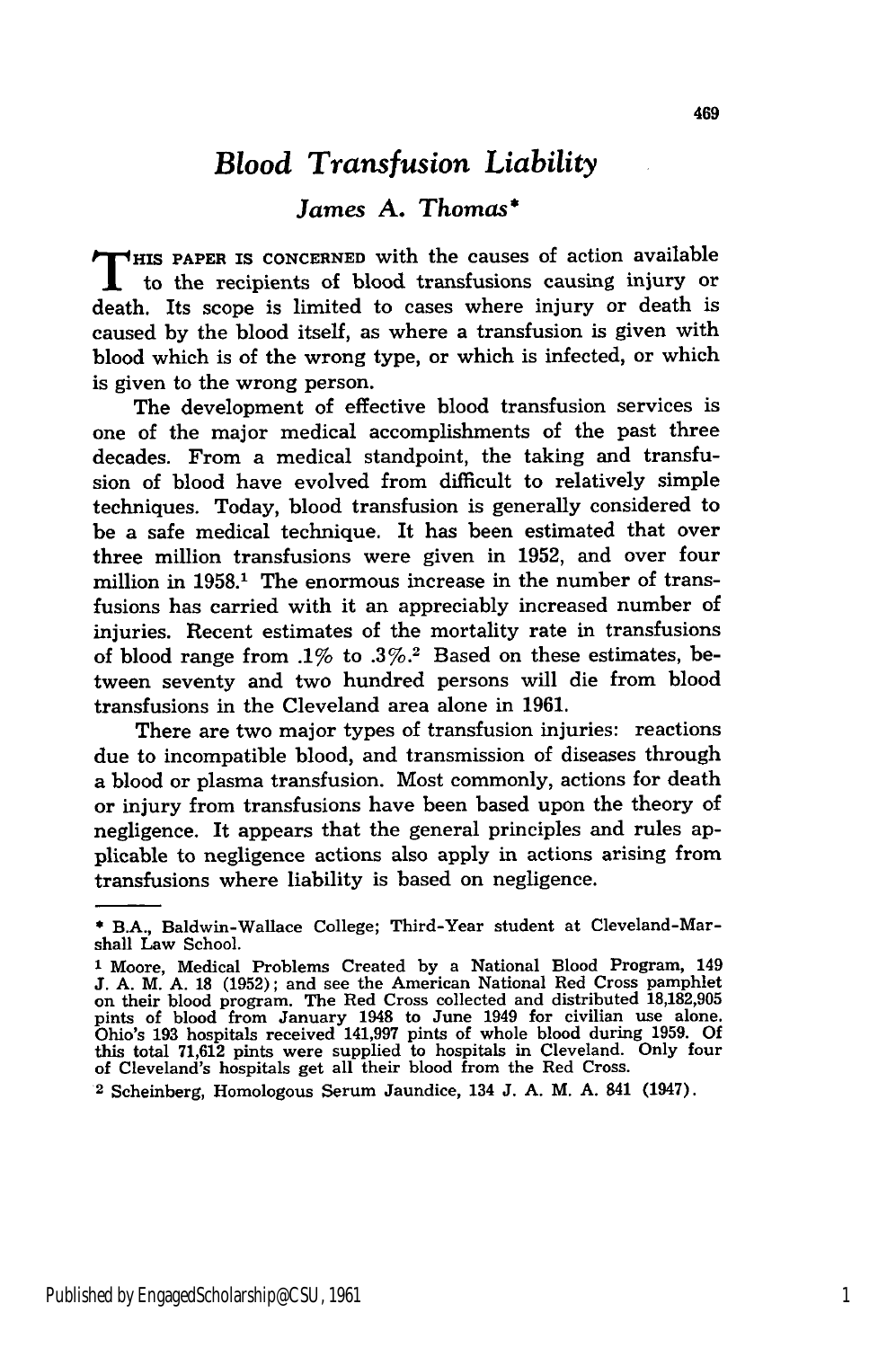#### **I. Tranfusion Of Incompatible Blood**

#### *Mistyping*

The importance of accuracy in blood transfusion, and the results of mistakes in testing, are so well known that anyone concerned with the transfusion of blood is legally held to have such knowledge and to be responsible for any damage resulting from any deviation from the basic rules. Mistakes in the typing, labeling, cross matching, and administration of blood will not be excused in the eyes of the law. The generalness of use and knowledge of the accepted procedures leaves no reason for a margin of error.

In the leading case of *Berg v. New Society for the Ruptured* and Crippled,<sup>3</sup> the plaintiff, suffering from rheumatoid arthritis, entered the defendant's hospital for a course of treatment that included the administration of 500cc of blood. Prior to the performance of the transfusion, a sample of her blood was sent to the hospital's laboratory for analysis. The technician who tested it reported that Mrs. Berg's blood was type **A,** RH positive. She was transfused with RH positive, but the transfusion was stopped when she started to develop an unfavorable reaction. A few months after she was discharged from the hospital she became pregnant, and was directed **by** her family physician to a laboratory for the purpose of determining her blood type and RH factor. It was discovered that she was type **A,** RH negative and not RH positive.

During the course of Mrs. Berg's pregnancy, it was established that the fetus was RH positive, since her titer index rose substantially. She was advised that this increased titer would in all probability be fatal to the fetus. Relying on the doctrine of respondeat superior, the woman sued the hospital for the negligence of the technician.

Before reviewing the lower court's finding of negligence the New York Court of Appeals was faced with what has been termed the "medical-administrative" issue. The New York Courts had for years applied the rule that a hospital is liable for the negligent acts of its employees only if the act was "administrative." The court modified the doctrine **by** holding that even though the technician's act was "medical," the technician

**<sup>3</sup>1 N.** Y. **2d** 499, **136 N. E. 2d 523 (1956).** See also, Anno., Liability in Blood Transfusions, **59 A.** L. R. **2d 768;** Note, Liability for Blood Trans-fusions, 42 Minn. L. R. 641 **(1958).**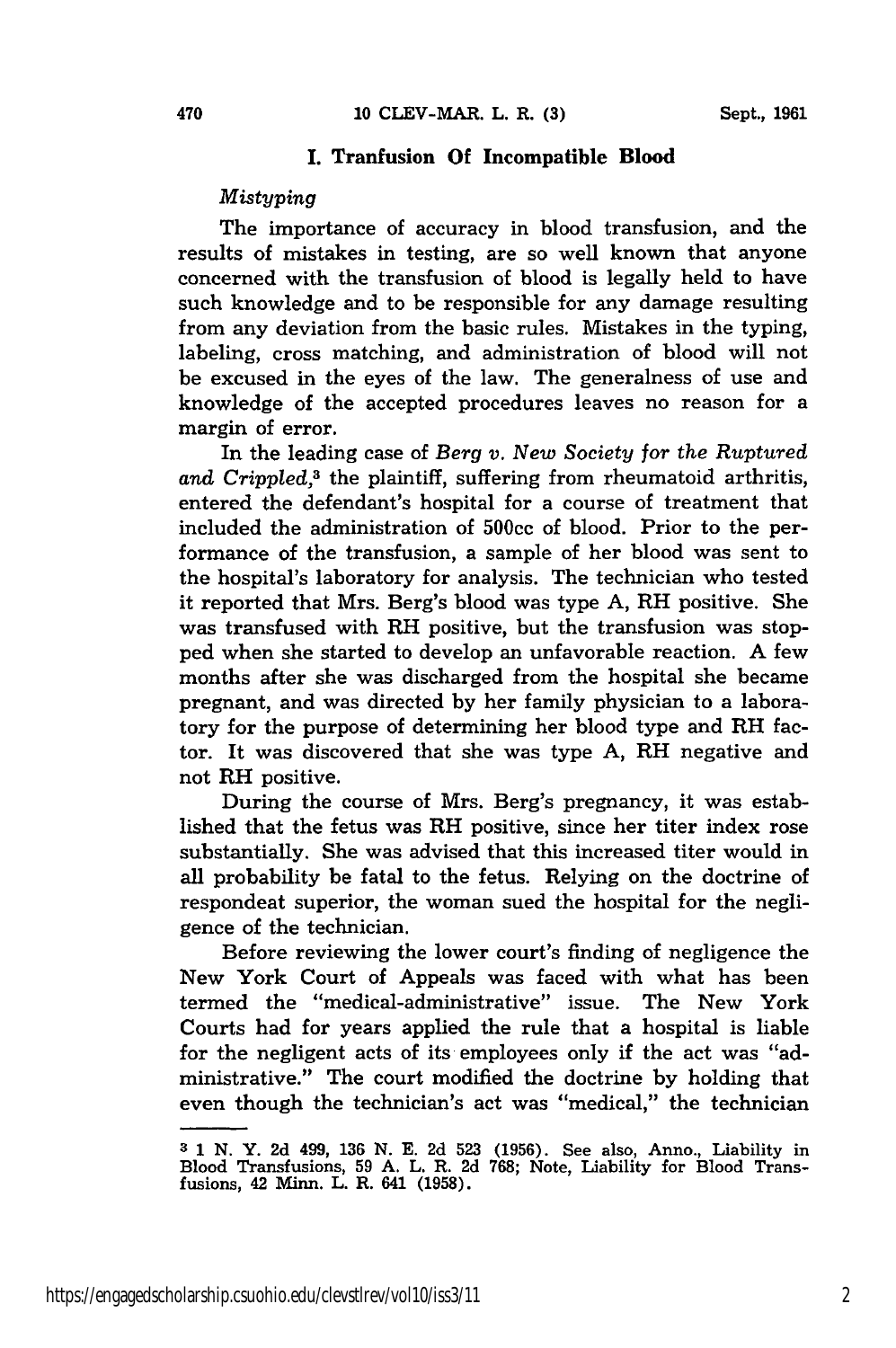was not a "professional" person, and that therefore the hospital was liable for her negligent act.<sup>4</sup>

The second issue in the *Berg* case was the determination of whether or not the failure to accurately test for the blood factor constituted negligence. The Court of Appeals sustained the trial court finding that the error of incorrectly determining the plaintiff's RH factor was negligent. In evaluating whether or not the court was correct in sustaining this finding, some familiarity with testing for blood factors is necessary. However, the discussion will not be limited to the testing for RH factors, nor will it be limited to testing by hospitals.

Hospitals and blood banks do not routinely test for all the blood factors.<sup>5</sup> They do type both the donor's and recipient's blood for the A -B -O system and the RH factor. Because incompatibility due to the A -B -O system or the RH factor is responsible for almost all transfusion injuries, and since it is standard practice to test for these factors, proof of failure to do so should sustain a finding of negligence. In the instant case, the error was not in failure to test but in failure to test accurately. Here, liability is not as clear as in failure to test. Weak antiserum, used through no fault of the person testing, may result in inaccurate testing.6

If the donor's blood is RH positive, no further tests are made, but when the blood is RH negative, there is some difference of professional opinion as to whether or not further tests with anti-RH (c) and anti-RH (e) need be made.7 Due care would appear to require that *any* donor's blood found negative as to RH (o) should be tested with anti-RH (c) and anti-RH (e) serums.

Hemalytic reaction may also result from incompatibility as to the M-N factors, the Kell factor, the Duffy factor, and others.

<sup>4</sup> New York later abolished the medical-administrative rule, and all charitable immunity, stating that hospitals should bear the same burden as anyone else under the ordinary rules of respondeat superior. A roll call of state and territorial courts today on the question of charitable immunity for hospitals would show that about half of them grant immunity and half deny immunity. See, for example, Pierce v. Yakima Valley Memorial Hospital Ass'n., 260 P. 2d 765 (Wash., 1953). Ohio denied immunity in Avellone v. St. John's Hospital, 135 N. E. 2d 410 (Ohio, 1956).

<sup>5</sup> Wiener, Grant, Unger and Workman, Medicolegal Aspects of Bloo,d Transfusions, 151 J. **A.** M. A. 1435 (1953).

**<sup>6</sup>** The hospital, however, may detect weak anti-serum by use of proper controls on serum activity.

**<sup>7</sup>** Wolf, Preservation and Use of Blood Testing Serums, 24 Amer. J. Clin. Path. 376 (1954).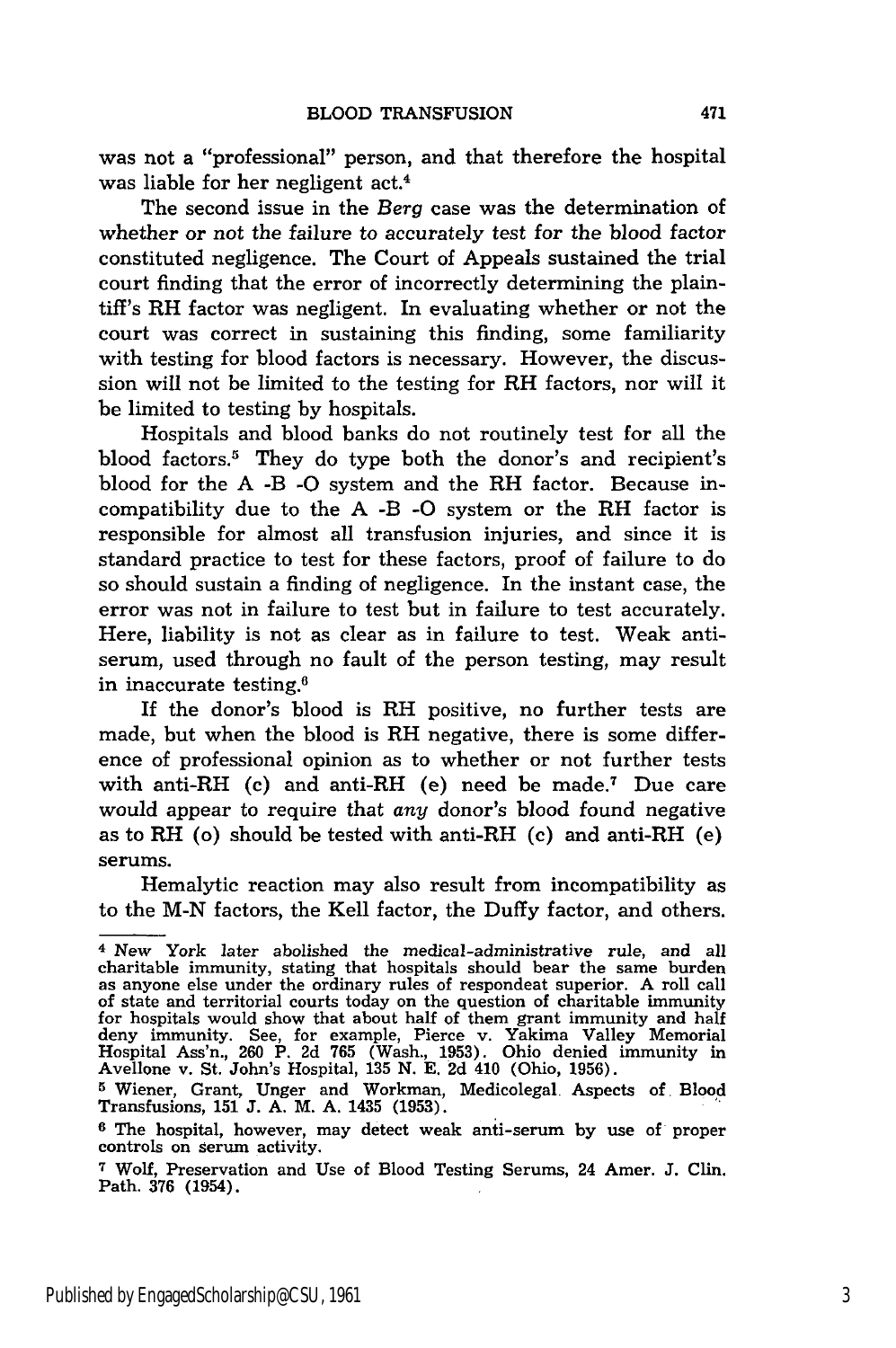These factors, however, are not routinely tested for in donor's blood because they are seldom the bases for a reaction.8 To require that hospitals and blood banks test donors' blood for each and every one of these newer and less common factors would impose an overwhelming burden on them.

#### *Mislabeling*

In *Mississippi Baptist Hospital v. Holmes,9* the hospital technician mixed up the decedent's blood sample with the blood sample of another patient on the same floor. Thereupon, he accurately typed both samples but mislabeled each sample as result of his original error. As a result, the decedent, while undergoing surgery, was transfused incompatible blood and died. The Supreme Court of Mississippi, overruling the state's charitable immunity doctrine, held the hospital liable in damages for the negligence of its technician. The same result was reached in *National Homeopathic Hospital v. Phillips.10* In an action to recover for wrongful death caused by transfusion of incompatible blood erroneously tested, the hospital was held liable for negligence of a technician.

*Necolayff v.* Genesee *Hospital"* presented another type of error. A nurse and an intern entered the wrong room and gave a woman patient a transfusion despite her protests that the blood was not intended for her. In fact the blood was for another patient, and as a result the plaintiff became seriously ill and temporarily insane. The court held that giving a transfusion to the wrong patient was negligence, and held the hospital liable despite the immunity granted to hospitals for "medical" acts that existed at that time.<sup>12</sup>

There are many additional errors that may cause injury. For example, the serums used to type or crossmatch the blood samples may be interchanged; patients with similar names may each be given blood intended for the other; or there may be an error in reading the labels accurately. That such instances present real dangers is attested to by recent articles from the medi-

**<sup>8</sup>**Wiener, Nappi, and Gordon, Studies in RH Sensitization, **8** Blood 1024 (1953).

**<sup>9</sup>** 214 Miss. **906,** 55 **S.** 2d 142 **(1951).**

**<sup>10 86</sup> App. D. C. 295, 181** F. **2d 293 (1950).**

**<sup>11 270</sup> App.** Div. 648, **61 N.** Y. **S. 2d 832** (1946), aff'd, **296 N.** Y. **936, 73 N. E. 2d 117** (1947).

<sup>12</sup>*Ibid;* and see note 4, *supra.*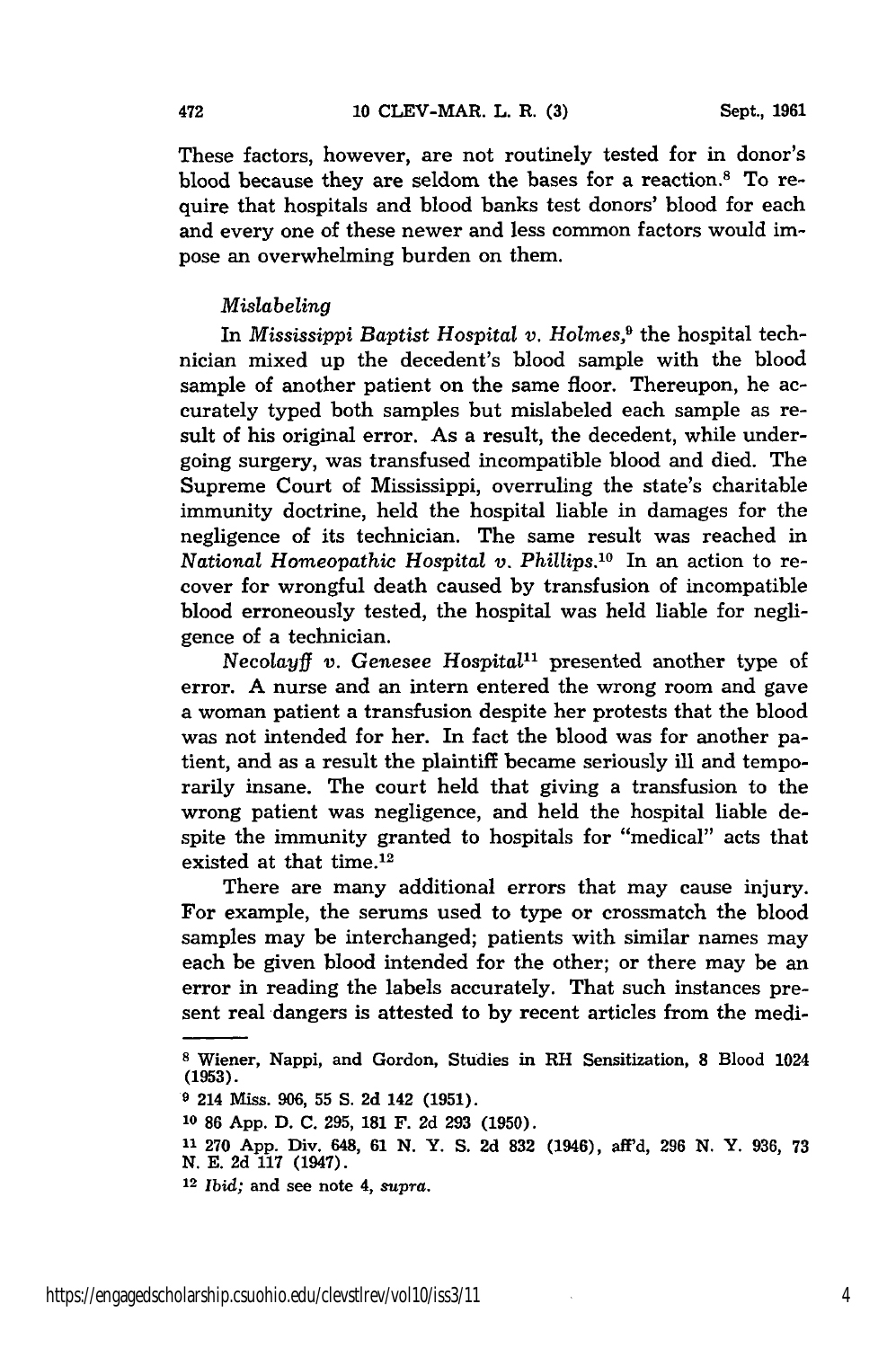cal profession itself warning against "loose" practices within the profession.<sup>13</sup> The essence of their criticism is that the technique has become so routine that many physicians have a tendency to disregard the inherent dangers that accompany blood transfusions. Many of the accidents that have occurred are directly attributable to untrained interns and to physicians who perform these tests at night or on holidays, in the absence of regularly assigned technicians. Be this as it may, human error, and proof of such error with a showing that the error caused injury to a patient, should be sufficient to sustain a finding of negligence.

#### **H.** Transmission **Of** Disease

There are several diseases that one human can transmit to another through a transfusion of whole blood or pooled blood plasma. The viruses or organisms of such diseases may be carried in the donor's blood and may pass with the blood to enter the blood stream of the recipient. Three diseases which may present this problem are homologous serum hepatitis, malaria, and syphilis.14 Of these three, the transmission of homologous serum hepatitis occurs most frequently, and because the resulting illness is serious and sometimes fatal, this problem is an important one in the field of blood and plasma transfusions.

#### *Homologous Serum Hepatitis*

Hepatitis is an inflammation of the liver. Homologous serum hepatitis is a form of viral hepatitis transmitted by the injection of human blood or blood products contaminated with the causative agent.15 The terms "homologous serum jaundice" and "transfusion jaundice" are also used to describe this type of hepatitis.

The virus of homologous serum hepatitis cannot be detected in donors by any known medical test. Neither can the virus be detected in the blood of the donor when taken or in pooled blood

**<sup>13</sup>**Weiner, Prevention of Accidents in Blood Transfusions, **156 J. A.** M. **A. 1301** (1954); Moore, Use and Abuse of Blood Transfusion, **151 J. A.** M. **A. 9 (1952).**

**<sup>14</sup>** Other diseases might be transmitted through a blood or plasma transfusion; for example: respiratory infection, brucellosis, measles, allergic states, and influenza. See Wiener, Grant, Unger, and Workman, supra, note **5,** at 1438.

**<sup>15</sup>**Blakiston, Medical Dictionary 541 **(2d** ed. **1956).**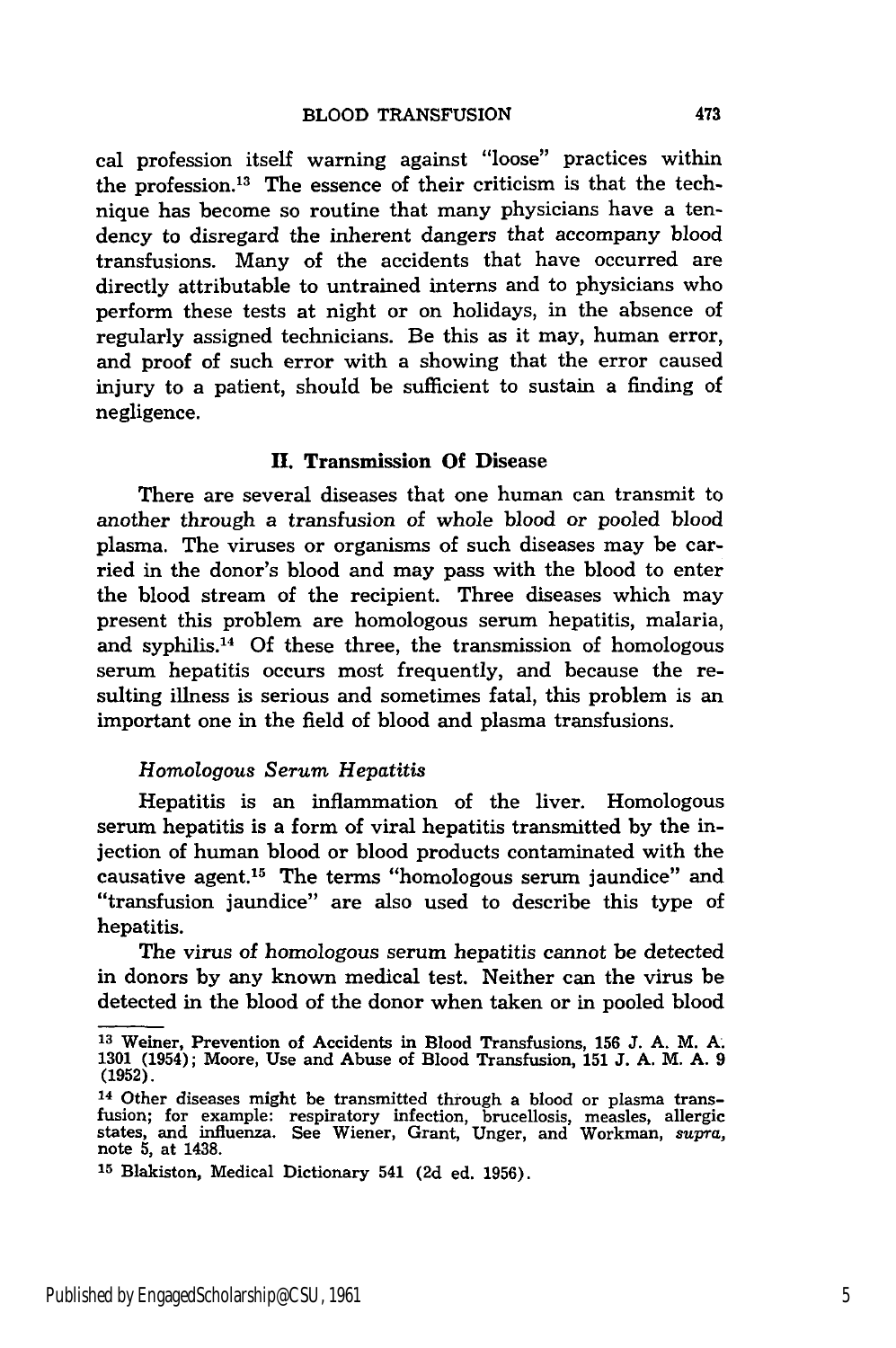plasma. This dilemma has been a subject of medical concern for many years, and a number of persons have been injured as a result of the transmission of this hidden virus. While the possibility of transmission of homologous serum hepatitis in whole blood is quite slim, the possibility of transmission in pooled blood plasma is multiplied by the number of units making the pool, for a virus from a single donor can contaminate the entire pool of blood plasma, rendering every transfusion from such a pool highly dangerous.<sup>16</sup>

In *Parker v.* State,<sup>17</sup> the patient was given a transfusion of pooled plasma which, unknown to those giving it, contained the hepatitis virus. As a result the patient died. The decedent's administrator brought an action for negligence against the State (as distributor of the plasma) on the ground that the State should have warned the physicians of the danger of the hepatitis virus. The court affirmed a dismissal of the action on the ground that it was reasonable for the State to expect that any authorized person using the plasma would know of the danger.

In *Hiddy v. State*,<sup>18</sup> the decedent had been in the hospital fifteen hours prior to his operation, no blood typing tests had been made, and there were ample supplies of whole blood available for transfusion. The court again ruled that the State, as distributor of the plasma, was not negligent. The court stated that the only way the State could prevent this type of injury would be to recall all the pooled blood plasma, but that this was highly undesirable because pooled blood plasma has many advantages notwithstanding its dangers. The court, however, clearly implied that the physician might have been negligent in making his decision to use plasma rather than whole blood, especially in the absence of an emergency.

A second basis of liability was tried in *Merck & Co. & Kidd.19* The plaintiff, injured due to transmission of homologous serum hepatitis, argued that the use of the plasma containing the hepatitis virus violated the Tennessee Food, Drug and Cosmetic Act, thus constituting negligence per se. The court, after pointing out the medical impossibility of detecting or destroying this virus,

**<sup>16</sup>** Murphy and Workman, Serum Hepatitis from Pooled Irradiated Dried Plasma, 152 **J.** A. M. A. 1421 (1953).

**<sup>17 280</sup>** App. Div. 157, 112 N. Y. **S.** 2d 695 (3d Dep't 1952).

**<sup>18 207</sup>** Misc. 207, **137 N.** Y. **S. 2d** 334 (Ct. **Cl. 1955),** aff'd 2 **App.** Div. 644, 151 **N.** Y. S. **2d** 621 (1956).

**<sup>19</sup>**242 F. 2d **592** (6th Cir., 1957), cert. denied, 78 S. Ct. 15 (1957).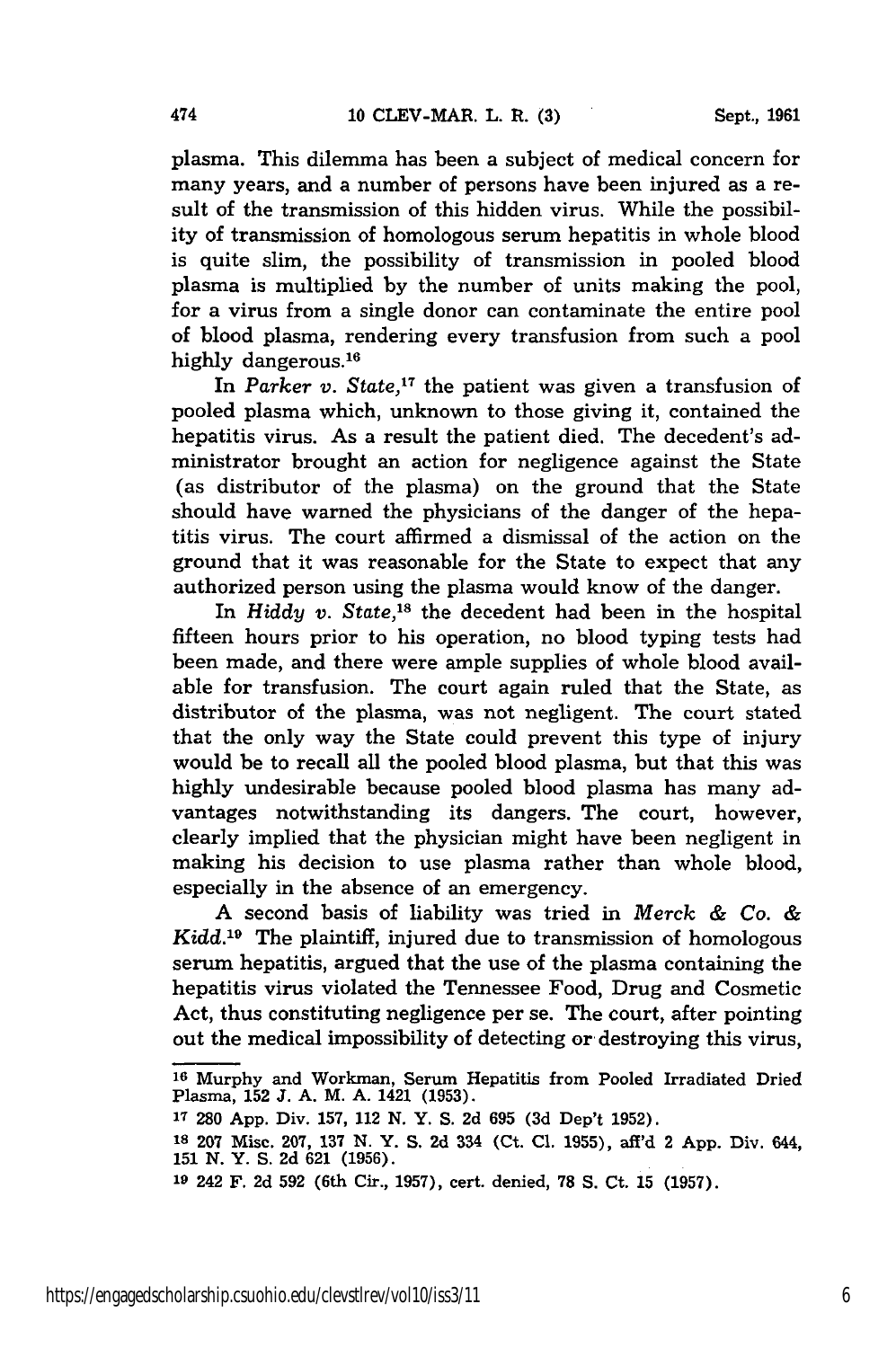held that the virus was not a "filthy" substance within the "intendment" of the statute.

It would appear that this decision rests upon very unsound ground since the court appeared to place great emphasis on the fact that there was no scientific way to detect or destroy the virus of homologous serum hepatitis. This, however, is not true, for it has been known for several years that the virus in pooled blood can be totally destroyed by a process of storing the plasma at room temperature for six and perhaps as few as three months. This process is now widely known among persons dealing with plasma preparations, and is not a burdensome, expensive or impractical requirement to utilize.<sup>20</sup>

However, this virus-destroying process is not effective for whole blood. The only safeguard available here is stringent donor requirements. Careful screening and questioning of donors may, to a limited degree, lessen the risk. However, a healthy person who gives no history of hepatitis or jaundice and no clinical evidence of liver disease may nevertheless carry the virus of hepatitis.

#### *Malaria*

There are no reported legal actions based on contraction of malaria through a transfusion. This probably stems from the fact that the only way to test blood for this disease is so impracticable as to exclude its general use. Here, liability will probably be limited to failure to ask questions of prospective donors regarding malaria.

#### *Syphilis*

The chilling of blood effectively destroys the syphilis agent in blood. Therefore, failure to chill the blood, resulting in transmission of syphilis, should in the absence of an emergency, constitute negligence on the part of the supplier. *Giamboze v. Peters2'* is the only reported case based on negligent transmission of syphilis. This was a malpractice action against a physician who failed to test the donor's blood for syphilis. The court held that the negligence action was barred by a two year statute of limitations.

475

<sup>20</sup> Note, Pooled Plasma with Little or No Risk of Homologous Serum Jaundice, 154 J. A. M. A. 801 (1953). 21 127 Conn. 380, 16 A. 2d 833 (1940).